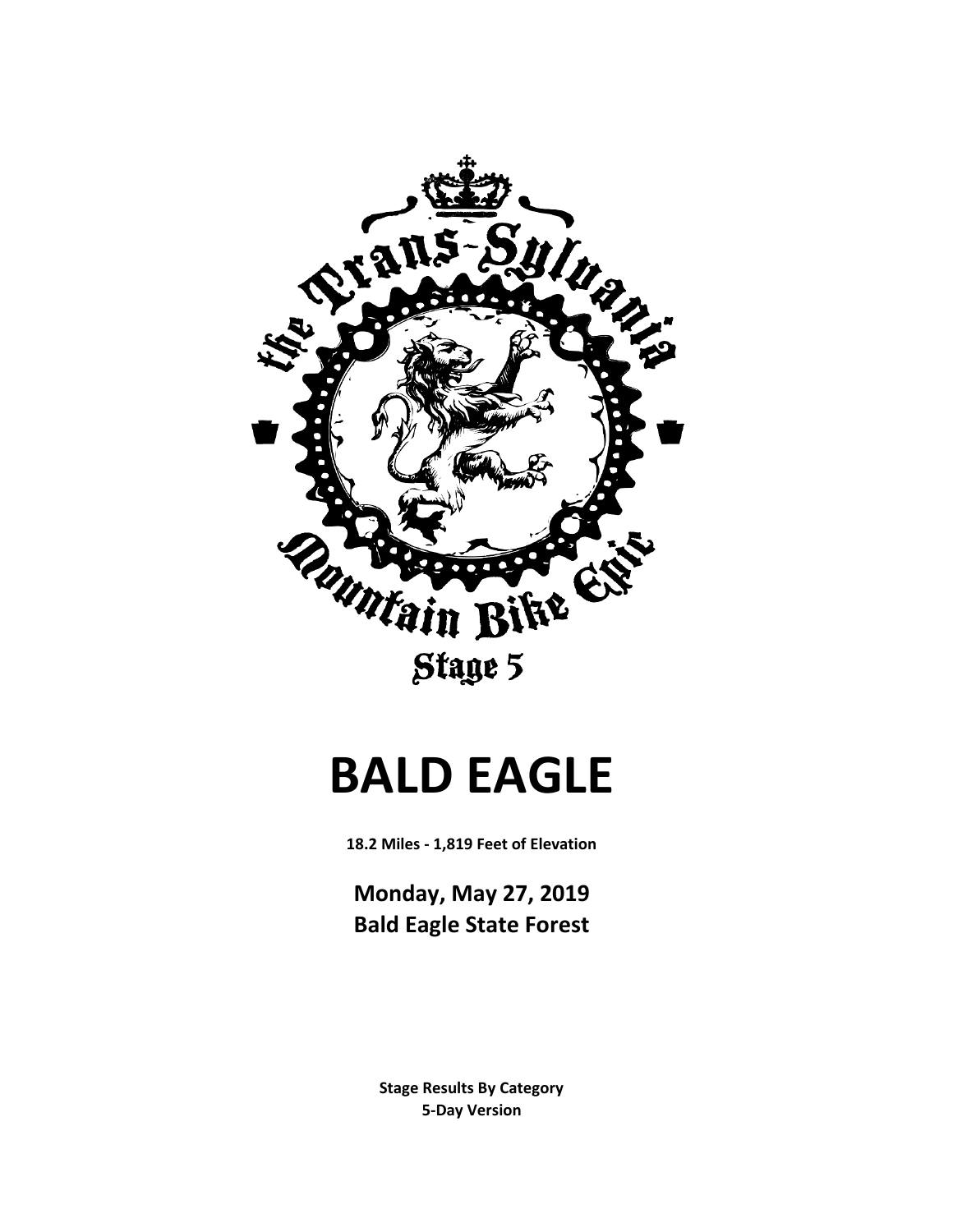### **OPEN MEN**

| <b>RANK</b>    | <b>BIB</b>              | <b>NAME</b>             | <b>TIME</b>    | <b>AGE</b> | <b>CITY, STATE</b>         |
|----------------|-------------------------|-------------------------|----------------|------------|----------------------------|
| 1              | 38                      | <b>BRYAN LEWIS</b>      | 01:23:39:97    | 28         | <b>CHARLOTTESVILLE, VA</b> |
| $\overline{2}$ | $\mathbf{1}$            | <b>JEREMIAH BISHOP</b>  | 01:23:41.74    | 43         | <b>HARRISONBURG, VA</b>    |
| 3              | $\mathbf{2}$            | <b>KERRY WERNER JR.</b> | 01:28:59.30    | 28         | <b>BIRDSBORO, PA</b>       |
| 4              | 5                       | <b>LUKE HLAVENKA</b>    | 01:33:19.36    | 27         | <b>CANADA</b>              |
| 5              | 8                       | <b>JEFF RUPNOW</b>      | 01:35:16.82    | 43         | <b>COLUMBUS, OH</b>        |
| 6              | $6\phantom{1}$          | <b>JOHN PETRYLAK</b>    | 01:35:21.73    | 40         | PALMYRA, VA                |
| 7              | 19                      | <b>JAMIE BABCOCK</b>    | 01:37:47.32    | 30         | <b>AIKEN, SC</b>           |
| 8              | 10                      | <b>ANDREW DUENSING</b>  | 01:38:07.15    | 27         | <b>DANVILLE, CA</b>        |
| 9              | $\overline{\mathbf{z}}$ | <b>ZACH ADAMS</b>       | 01:44:45.21    | 29         | DAVIS, WV                  |
| 10             | 15                      | <b>OWEN BRENNEMAN</b>   | 01:46:12.16    | 17         | YORK, PA                   |
| 11             | 4                       | <b>CHUCK BOYER</b>      | 01:46:18.90    | 39         | <b>EAST PALESTINE, OH</b>  |
| 12             | 18                      | <b>SIMON TREMBLAY</b>   | 01:47:10.12    | 39         | <b>CANADA</b>              |
| 13             | 16                      | <b>CODY PHILLIPS</b>    | 02:06:04.87    | 25         | <b>BANNER ELK, NC</b>      |
| 14             | $\overline{\mathbf{3}}$ | <b>THOMAS TURZA</b>     | 02:14:19.02    | 39         | <b>SOUND BEACH, NY</b>     |
| 15             | 14                      | <b>JOSEPH LACINY</b>    | 02:16:58.17    | 24         | <b>BALTIMORE, MD</b>       |
| 16             | 11                      | <b>IVAN BONNIN</b>      | 02:17:41.69    | 48         | <b>SPAIN</b>               |
| 17             | 9                       | <b>JORDI FERNANDEZ</b>  | 02:17:42.01    | 38         | <b>SPAIN</b>               |
| 18             | 12                      | <b>MANUEL LETELIER</b>  | 02:17:42.06    | 38         | <b>SPAIN</b>               |
|                | 20                      | <b>NOAH FLAXMAN</b>     | <b>DNF/DNS</b> | 22         | <b>MCLEAN, VA</b>          |

# **OPEN WOMEN**

| <b>RANK</b>    | <b>BIB</b> | <b>NAME</b>                | <b>TIME</b>    | <b>AGE</b> | <b>CITY, STATE</b>         |
|----------------|------------|----------------------------|----------------|------------|----------------------------|
| $\mathbf{1}$   | 28         | <b>BRITT MASON</b>         | 01:46:36.25    | 33         | <b>ELLICOTT CITY, MD</b>   |
| $\overline{2}$ | 36         | <b>MARLEE DIXON</b>        | 01:47:01.57    | 38         | <b>FAIRPLAY, CO</b>        |
| 3              | 29         | <b>EMILY WERNER</b>        | 01:52:20.28    | 29         | <b>ADVANCE, NC</b>         |
| $\overline{a}$ | 37         | <b>JULIA THUMEL</b>        | 01:54:07.85    | 27         | <b>SEVERNA PARK, MD</b>    |
| 5              | 34         | <b>BRYNA BLANCHARD</b>     | 01:56:24.78    | 46         | <b>EAST GREENBUSH, NY</b>  |
| 6              | 27         | <b>JEN TILLMAN</b>         | 01:57:39.13    | 43         | <b>ELLICOTT CITY, MD</b>   |
| 7              | 30         | <b>MIKI RAZO</b>           | 02:00:39.27    | 30         | TRYON, NC                  |
| 8              | 35         | <b>ELIZABETH LEE</b>       | 02:27:09.80    | 35         | <b>GREENVILLE, SC</b>      |
| 9              | 31         | <b>REBECCA LEWANDOWSKI</b> | 02:47:52.73    | 31         | <b>ELKTON, MD</b>          |
| 10             | 33         | <b>CORIANNE KOCAREK</b>    | 02:59:47.02    | 33         | <b>NORTH CANTON, OH</b>    |
|                | 32         | <b>AMELIA CAPUANO</b>      | DNF/DNS        | 32         | <b>BOILING SPRINGS, PA</b> |
|                | 26         | <b>CARLA WILLIAMS</b>      | <b>DNF/DNS</b> | 32         | <b>ROANOKE, VA</b>         |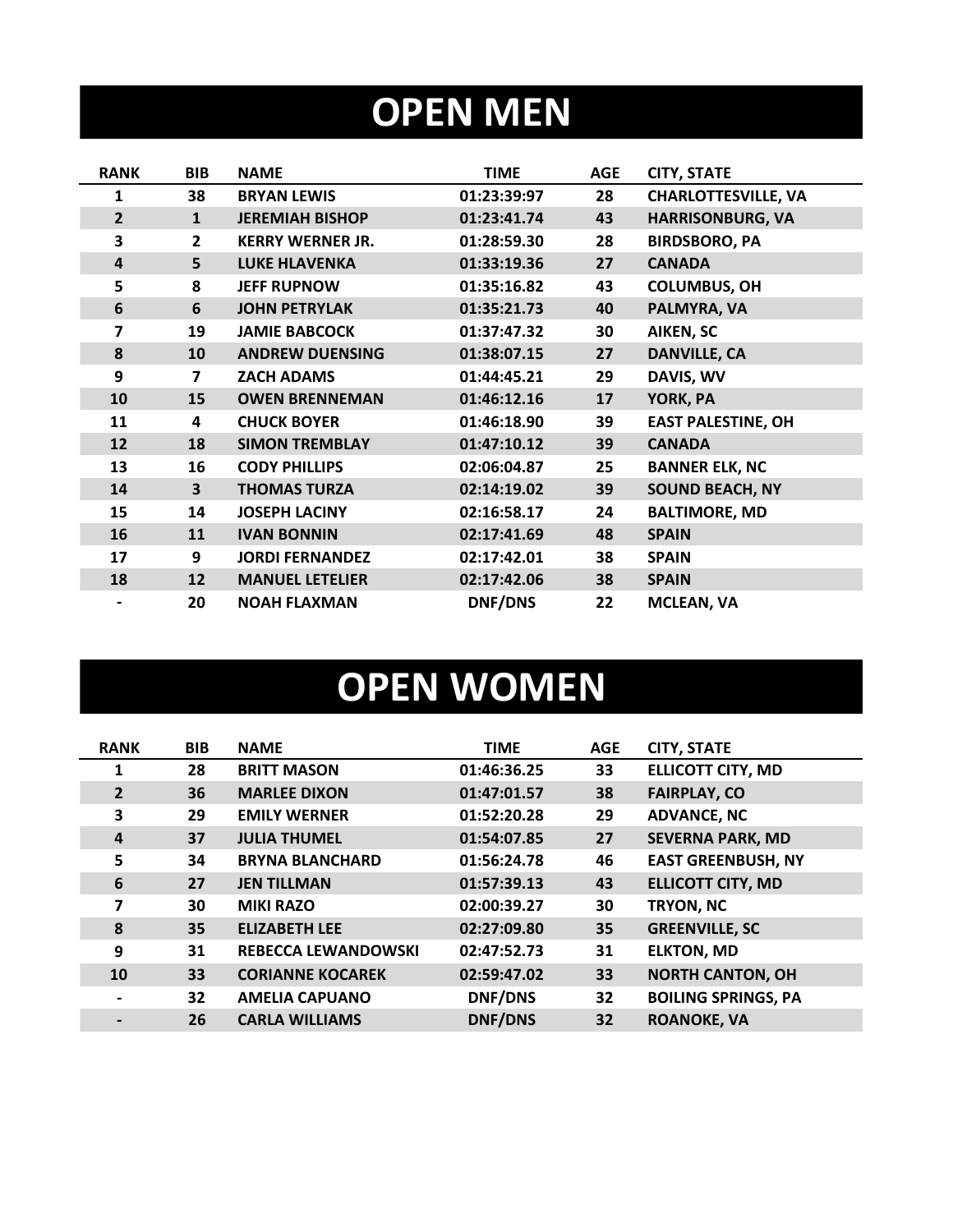#### **MEN 40-49**

| <b>RANK</b>    | <b>BIB</b> | <b>NAME</b>                | <b>TIME</b> | <b>AGE</b> | <b>CITY, STATE</b>            |
|----------------|------------|----------------------------|-------------|------------|-------------------------------|
| 1              | 47         | <b>BRIAN HUGHES</b>        | 01:32:50.08 | 42         | <b>EASTON, MA</b>             |
| $\overline{2}$ | 40         | <b>MIKE MONTALBANO</b>     | 01:33:30.87 | 49         | <b>HEWITT, NJ</b>             |
| 3              | 43         | <b>ROB CAMPBELL</b>        | 01:43:43.28 | 48         | <b>KENSINGTON, MD</b>         |
| 4              | 45         | <b>LEVI THORNTON</b>       | 01:43:53.95 | 41         | <b>FREDERICKSBURG, VA</b>     |
| 5              | 55         | <b>KEITH RENFROE</b>       | 01:49:14.71 | 43         | <b>ATLANTIC HIGHLANDS, NJ</b> |
| 6              | 42         | <b>MATTHEW KESECKER</b>    | 01:50:17.41 | 41         | <b>CULPEPER, VA</b>           |
| 7              | 48         | <b>BEVIN REITH</b>         | 01:50:34.27 | 45         | <b>CANADA</b>                 |
| 8              | 56         | <b>TIM SNOW</b>            | 02:01:19.11 | 44         | <b>SOUTH EASTON, MA</b>       |
| 9              | 44         | <b>CHRIS MICELI</b>        | 02:13:38.06 | 46         | <b>ALIQUIPPA, PA</b>          |
| 10             | 52         | PEP LLECHA ESTEVE          | 02:17:39.85 | 47         | <b>SPAIN</b>                  |
| 11             | 51         | <b>ERNESTO RUBIO LOPEZ</b> | 02:17:43.59 | 49         | <b>SPAIN</b>                  |
| 12             | 54         | <b>RUSSELL DOCKERY</b>     | 02:30:25.56 | 46         | <b>KOKOMO, IN</b>             |
| 13             | 46         | <b>SCOTT BALLAY</b>        | 02:44:20.46 | 48         | <b>SACRAMENTO, PA</b>         |
| 14             | 49         | <b>JEAN LANDRY</b>         | 03:24:26.18 | 48         | <b>CANADA</b>                 |

#### **MEN 50-59**

| <b>RANK</b>    | <b>BIB</b> | <b>NAME</b>              | <b>TIME</b> | <b>AGE</b> | <b>CITY, STATE</b>      |
|----------------|------------|--------------------------|-------------|------------|-------------------------|
| 1              | 70         | <b>JOHN KUHN</b>         | 01:41:34.79 | 52         | <b>SUMMIT, NJ</b>       |
| $\overline{2}$ | 76         | <b>ANDY AUGUST</b>       | 01:41:43.98 | 54         | PITTSFORD, NY           |
| 3              | 68         | <b>ROLF RIMROTT</b>      | 01:47:53.50 | 50         | <b>VALLEY FORGE, PA</b> |
| 4              | 72         | <b>RICH DILLEN</b>       | 01:54:18.99 | 50         | <b>CHARLOTTE, NC</b>    |
| 5              | 150        | <b>JIM MILLER</b>        | 01:56:06.68 | 59         | <b>BALTIMORE MD</b>     |
| 6              | 65         | <b>CHRIS MERRIAM</b>     | 02:06:05.49 | 53         | <b>WASHINGTON DC</b>    |
| 7              | 62         | <b>GARY SWAYZE</b>       | 02:06:31.91 | 57         | <b>CANADA</b>           |
| 8              | 69         | <b>AARON (AJ) MOONEY</b> | 02:06:33.23 | 50         | <b>ROCHESTER, NY</b>    |
| 9              | 74         | <b>MARTIN ROY</b>        | 02:22:08.53 | 56         | <b>CANADA</b>           |
| 10             | 77         | <b>CARROLL THUMEL</b>    | 02:23:37.69 | 59         | <b>SEVERNA PARK, MD</b> |
| 11             | 60         | <b>DAVID STACEY</b>      | 02:24:16.00 | 52         | <b>HAVERHILL, MA</b>    |
| 12             | 71         | <b>DON SEIB</b>          | 02:24:43.01 | 56         | <b>BRYANT POND, ME</b>  |
| 13             | 67         | <b>JOHNNY YEAMAN</b>     | 02:28:25.75 | 52         | <b>CANADA</b>           |
| 14             | 73         | <b>KEVIN KNIGHT</b>      | 02:28:25.78 | 66         | <b>CANADA</b>           |
| 15             | 66         | <b>SVEN MIGOT</b>        | 02:33:52.62 | 53         | <b>WESTFIELD, NJ</b>    |
| 16             | 75         | <b>JEFF NINER</b>        | 02:36:07.12 | 62         | <b>ALEXANDRIA, VA</b>   |
| 17             | 64         | <b>GREGG EDELSTEIN</b>   | 02:53:43.30 | 52         | <b>NEWTON, MA</b>       |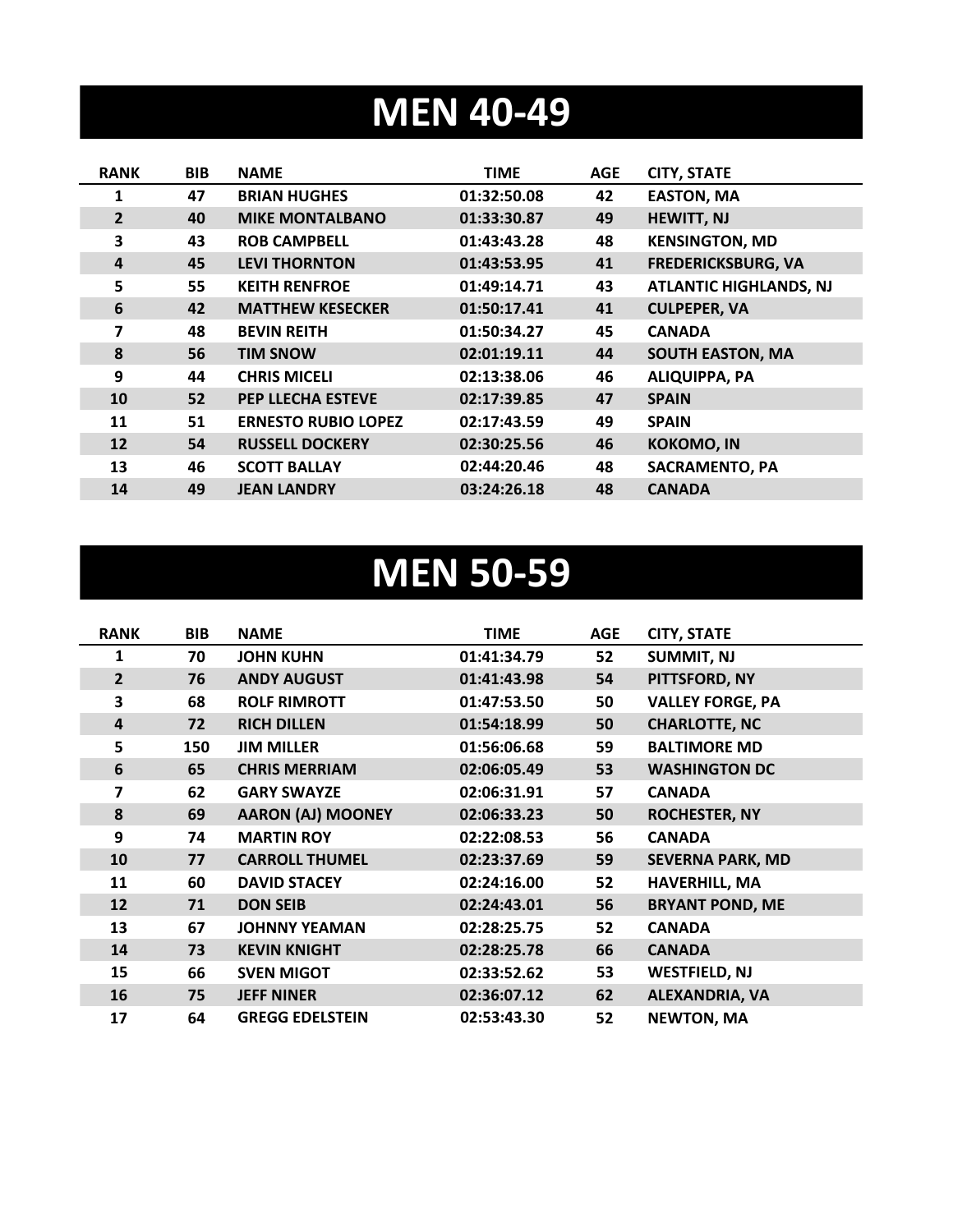# **WOMEN 40+**

| <b>RANK</b> | BIB | <b>NAME</b>              | TIME        |    | AGE CITY. STATE    |
|-------------|-----|--------------------------|-------------|----|--------------------|
|             | 98  | <b>LAUREN COSTANTINI</b> | 02:19:22.12 | 49 | <b>BOULDER. CO</b> |
|             | 99  | <b>MONICA WOLF</b>       | 02:28:25.84 | 51 | <b>CANADA</b>      |

#### **CLYDESDALE**

| <b>RANK</b> | <b>BIB</b> | <b>NAME</b>         | TIME        | <b>AGE</b> | <b>CITY, STATE</b>     |
|-------------|------------|---------------------|-------------|------------|------------------------|
|             | 91         | <b>TODD HAIG</b>    | 02:29:52.01 | 51         | WESTVILLE, NJ          |
|             | 92         | <b>JOHN DURKIN</b>  | 02:40:48.87 | 51         | <b>BARRINGTON, NJ</b>  |
|             | 90         | <b>CHRIS BALLAY</b> | 02:44:21.00 | 50         | <b>CHERRY HILL, NJ</b> |

### **SINGLE SPEED**

| <b>RANK</b>    | <b>BIB</b> | <b>NAME</b>            | <b>TIME</b> | <b>AGE</b> | <b>CITY, STATE</b>      |
|----------------|------------|------------------------|-------------|------------|-------------------------|
| $\mathbf{1}$   | 86         | <b>JOE WORBOY</b>      | 01:43:09.05 | 45         | <b>LEWIS CENTER, OH</b> |
| $\overline{2}$ | 83         | <b>MARTIN SCHLEEDE</b> | 01:44:12.05 | 34         | <b>RUBY, NY</b>         |
| 3              | 87         | <b>ELI ORTH</b>        | 01:44:44.55 | 46         | <b>CINCINNATI, OH</b>   |
| $\overline{a}$ | 85         | <b>CHRIS LANE</b>      | 01:48:36.78 | 36         | <b>BALTIMORE, MD</b>    |
| 5              | 84         | <b>ADIN MAYNARD</b>    | 01:51:57.19 | 38         | <b>NORTHAMPTON, MA</b>  |
| 6              | 82         | <b>SCOTT RATH</b>      | 02:04:20.22 | 46         | <b>MILLER PLACE, NY</b> |
| 7              | 80         | <b>DANIEL FAUSEY</b>   | 02:11:05.46 | 45         | <b>COLUMBUS, OH</b>     |
| 8              | 41         | <b>JEFFREY BROWN</b>   | 02:17:13.00 | 46         | <b>ROANOKE, VA</b>      |
| 9              | 81         | <b>JAMES ALLEN</b>     | 02:54:32.93 | 39         | <b>NORWICH, VT</b>      |
| 10             | 88         | <b>KENNY KOCAREK</b>   | 02:59:47.09 | 38         | <b>CANTON, OH</b>       |